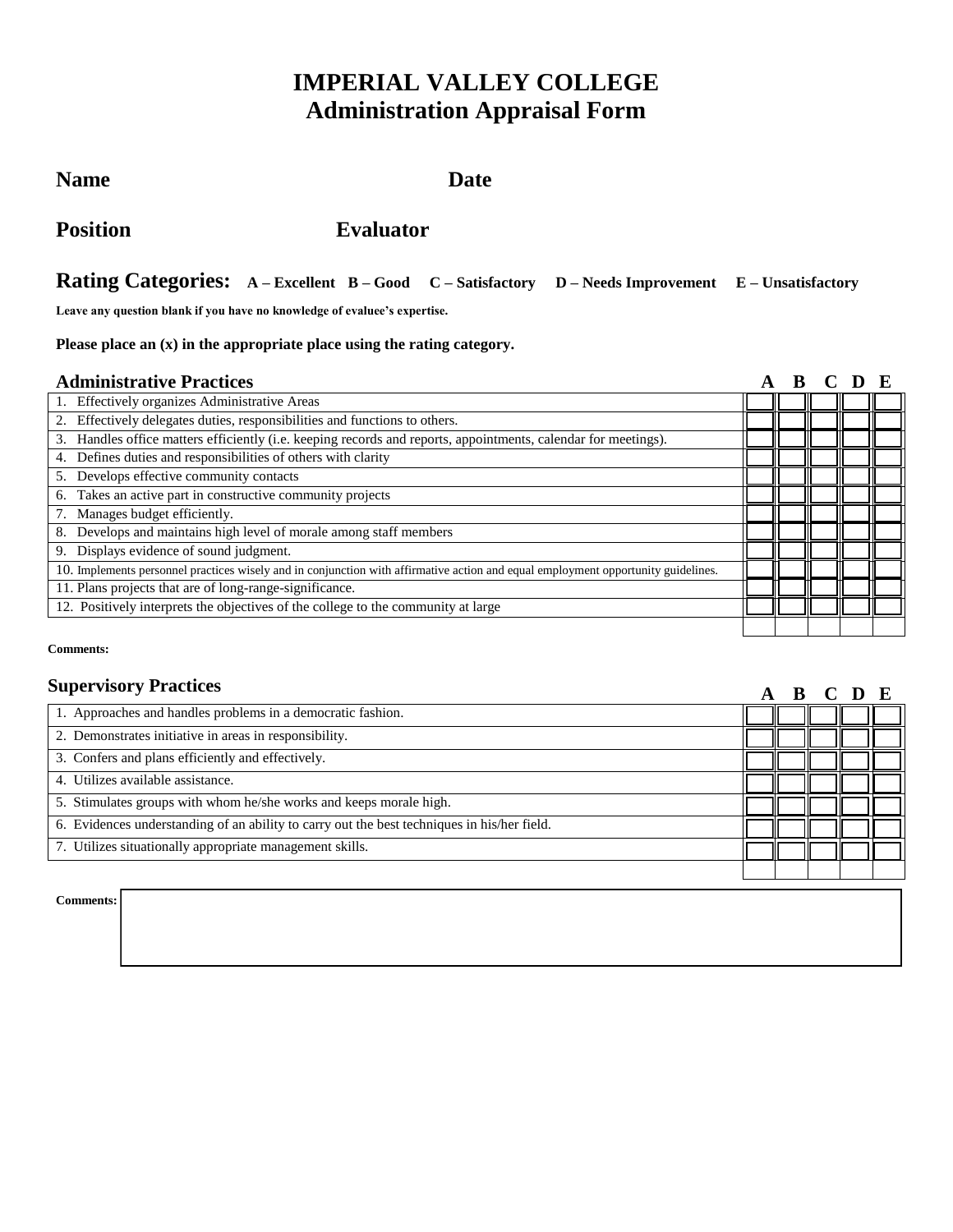| <b>Staff Relationships</b>                                                           |  |  |  |   |   |
|--------------------------------------------------------------------------------------|--|--|--|---|---|
| 1. Gains respect of associates.                                                      |  |  |  |   |   |
| 2. Seeks to understand a situation before passing judgment.                          |  |  |  |   |   |
| 3. Follows regular procedures in meetings.                                           |  |  |  |   |   |
| 4. Respects confidences                                                              |  |  |  |   |   |
| 5. Keeps personal feelings from interrupting and damaging professional relationships |  |  |  |   |   |
| 6. Attempts to resolve conflicts in a professional manner.                           |  |  |  |   |   |
| 7. Seeks opinions of associates when appropriate.                                    |  |  |  |   |   |
| 8. Is able to maintain effective interpersonal relationships with associates.        |  |  |  |   |   |
| 9. Strives to be objective in relationships with staff and colleagues.               |  |  |  |   |   |
| 10. Performs duties in an ethical and professional manner.                           |  |  |  |   |   |
|                                                                                      |  |  |  |   |   |
| <b>Comments:</b>                                                                     |  |  |  |   |   |
| <b>Evidence of Professional Growth</b>                                               |  |  |  | D | E |
| 1. Endeavors to improve management/leadership skills.                                |  |  |  |   |   |
| 2. Shows interest in his/her work.                                                   |  |  |  |   |   |
| 3. Is enthusiastic about his/her work.                                               |  |  |  |   |   |
| 4. Is willing to experiment with new ideas.                                          |  |  |  |   |   |
| 5. Seeks assistance when necessary.                                                  |  |  |  |   |   |
| 6. Adheres to the ethics of the profession.                                          |  |  |  |   |   |
| 7. Works to bring about positive change in educations.                               |  |  |  |   |   |
|                                                                                      |  |  |  |   |   |

## **Comments:**

| <b>Personal Characteristics</b>                                 |  |  | A B C D E |  |
|-----------------------------------------------------------------|--|--|-----------|--|
| 1. Show enthusiasm.                                             |  |  |           |  |
| 2. Possesses a sense of humor.                                  |  |  |           |  |
| 3. Provides constructive criticism in a professional manner.    |  |  |           |  |
| 4. Accepts constructive criticism in a professional manner.     |  |  |           |  |
| 5. Manages administrative responsibilities with self-assurance. |  |  |           |  |
| 6. Presents a positive professional administrative image.       |  |  |           |  |
|                                                                 |  |  |           |  |
| <b>Comments:</b>                                                |  |  |           |  |